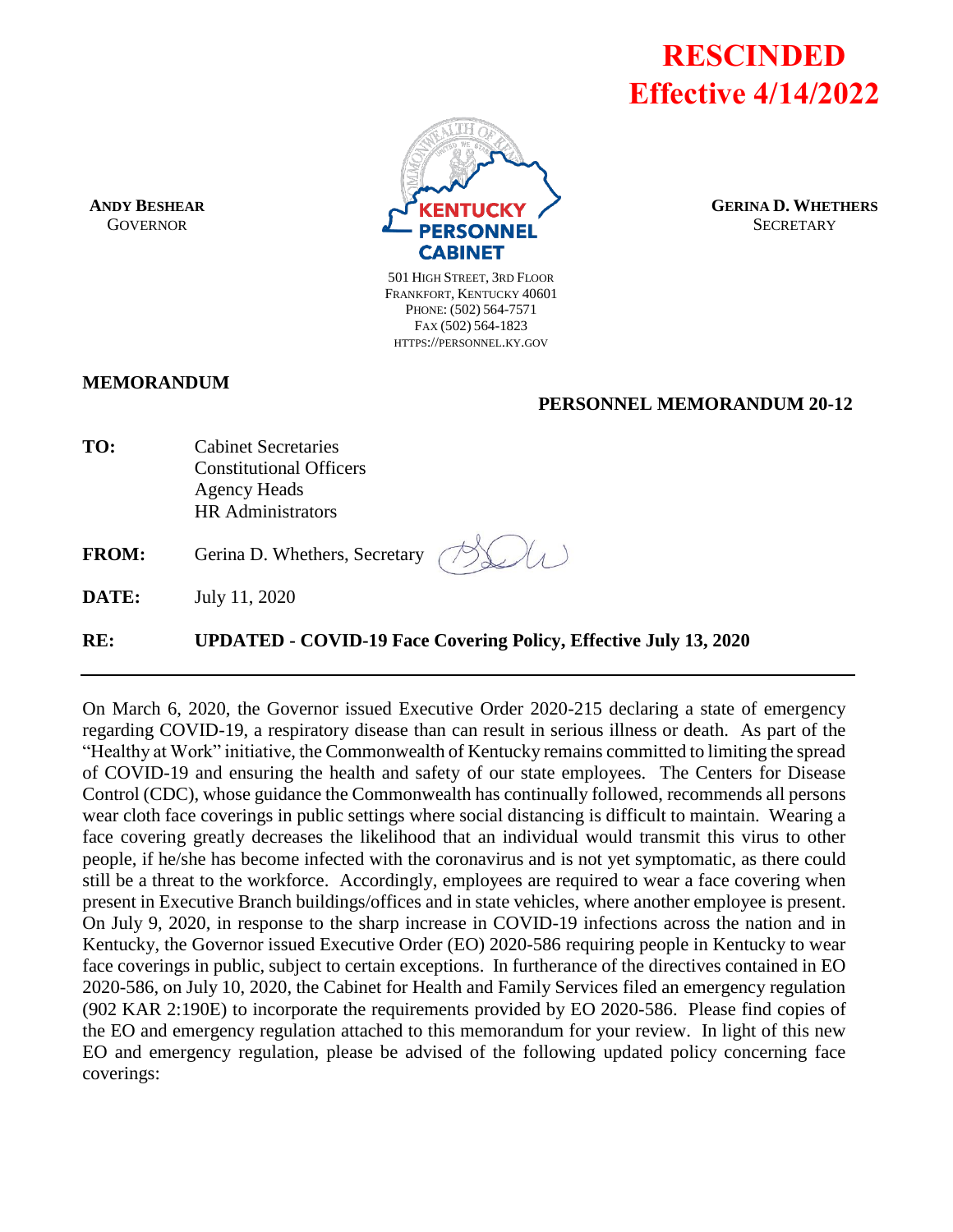## **Purpose:**

This policy will serve to protect employees and visitors from any individual who have become infected with coronavirus but do not yet demonstrate symptoms of the illness.

To be successful, this new approach will require support from all of us across the enterprise and require the following:

- Strict adherence to long-term use/reuse of face coverings
- Adherence to hand hygiene
- Proper face covering use and hygiene including wearing the face covering as directed to cover the mouth and nose

## **Agencies:**

Agencies will be required to provide two (2) cloth face coverings to employees and contractors. However, employees are permitted to wear their own cloth face coverings, provided they cover their mouths and noses.

The Kentucky Division of Emergency Management will be responsible for providing face coverings to agencies. Face coverings can be ordered at <https://tinyurl.com/kygovtpperequest>.

## **Employees:**

- This policy applies to employees categorized as "low exposure risk" employees by the Occupational Safety and Health Administration (OSHA). Low exposure risk employees are defined by OSHA as employees whose jobs do not require contact with people known to be, or suspected of being, infected with the virus that causes COVID-19 nor require frequent close contact with (i.e., within six feet of) the general public. To the extent that agencies have medium, high, or very high exposure risk jobs at issue and do not already have OSHA compliant face covering policies in place, please consult with your agency legal staff to determine the applicability of any additional policy provisions.
- Employees must continue to practice social distancing. Employees will also continue to be required to self-monitor for symptoms concerning COVID-19 infection at the beginning of every shift. If an employee feels as though he or she is displaying symptoms related to the virus, the employee must immediately notify his or her supervisor.
- Employees working in settings *where social distancing measures are difficult to maintain*, must wear either a personal or employer-provided cloth face covering while in an Executive Branch office or state vehicle with other passengers.
- All personnel must wear a face covering when walking through common areas such as hallways.
- Employees who can safely practice social distancing in their office or work location may remove their face coverings.
- Face-to-face meetings should be avoided or limited. In the event that face-to-face interaction occurs, individuals are required to wear a face covering.
- Entities must, to the greatest extent practicable, restrict common areas such as lobbies, waiting rooms, break rooms, lunch rooms, and concession areas to maximize social distancing and reduce congregating.
- Face coverings will be required to be worn during an employee's scheduled work hours while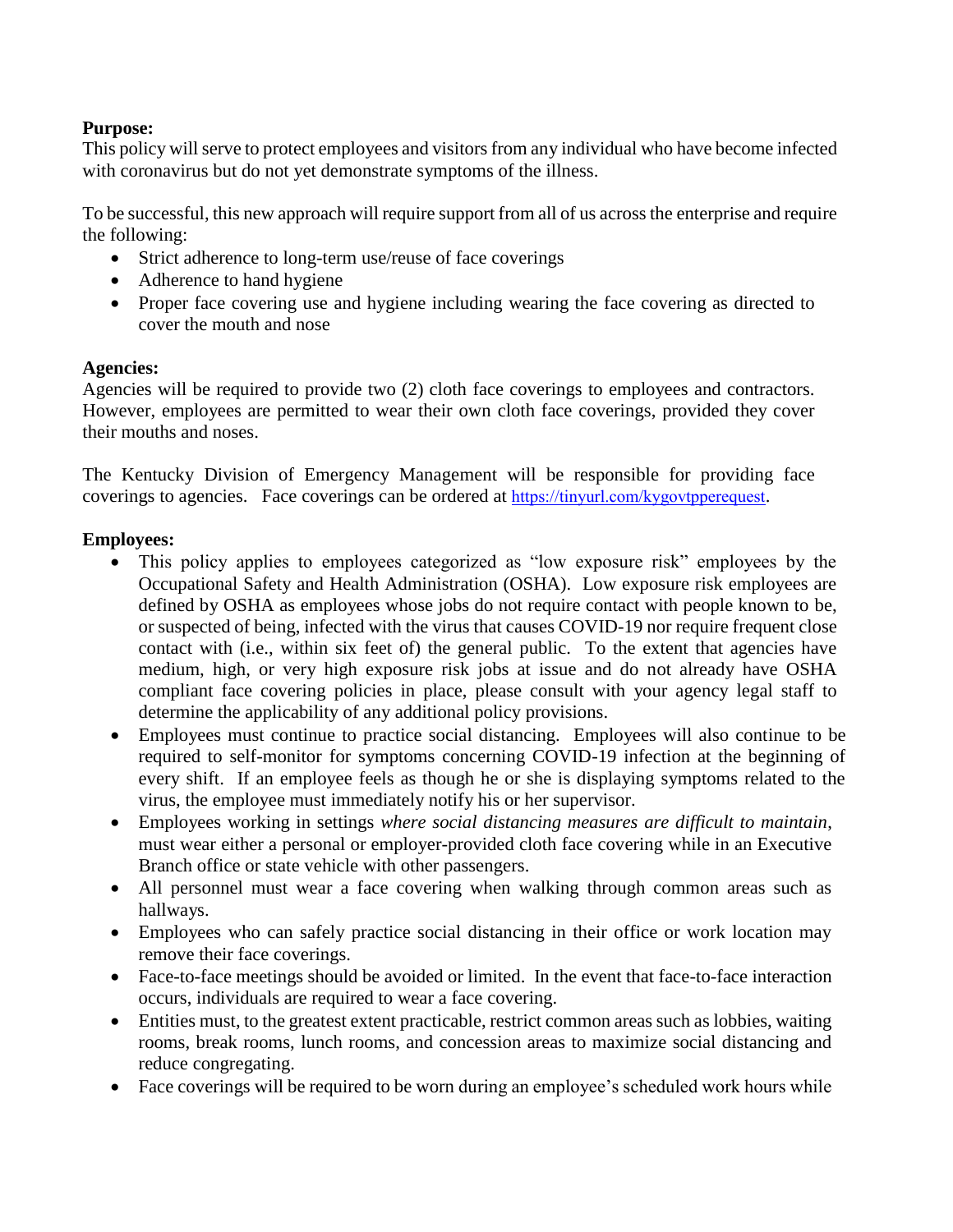performing job duties on or off the work premises. In the event that the face covering becomes visibly soiled, saturated, or damaged while working, a new face covering must be obtained.

- Ideally, personal and employer-provided cloth face coverings should be washed each day after use. It is important that a fabric face covering is completely dry before wearing it, as its ability to capture particles is diminished when wet.
- Employees may submit accommodation requests to the agency Human Resources (HR) office for consideration if the employee is unable to wear a face covering because of an underlying medical condition.

**Visitors:** All visitors will be required to wear a face covering while present in Executive Branch buildings/offices. If a visitor chooses not to wear a face covering, they will not be permitted to enter the building/office. If a visitor does not have a face covering upon arrival, an agency may provide a face covering to the individual. Visitors will be required to comply with the requirements of EO 2020-586, 902 KAR 2010E, and the universal face covering requirements located at HealthyAtWork.ky.gov. Please note, pursuant to EO 2020-586, the following individuals are exempt from wearing a face covering:

- a. Children who are age 5 or younger;
- b. Any person with a disability, or a physical or mental impairment, that prevents them from safely wearing a face covering;
- c. Any person who is hearing impaired, or communicating with a person who is hearing impaired, where the ability to see the mouth is essential to communication;
- d. Any person engaged in work that a state or federal regulator has concluded would make wearing a face covering a risk to their health or safety;
- e. Any person who is seated and actively consuming food or beverage at a restaurant, bar, or other establishment that offers food or beverage service;
- f. Any person who is obtaining a service that requires temporary removal of the face covering in order to perform the service;
- g. Any person who is required to temporarily remove their face covering to confirm their identity or for security or screening purposes;
- h. Any person who is giving a speech or broadcast to an audience and is able to maintain a safe distance of six feet from all individuals who are not members of the person's household;
- i. Any person who is in a swimming pool, lake, or other body of water;
- j. Any person who is actively engaged in exercise in a gym or indoor facility so long as six or more feet of separation between individuals exists, and where the gym or indoor facility engages in required cleaning;
- k. Any person who is actively participating in athletic practice, scrimmage, or competition that is permitted under separate Healthy at Work requirements or guidance available online at: https://healthyatwork.ky.gov; or

l. Any person who is engaged in a lawful activity where federal or state law prohibits wearing a face covering.

#### **Conservation of Face coverings:**

Conservation of face coverings is essential. We have no way to predict how long this pandemic will affect us. In an effort to ensure face coverings continue to be available to employees and visitors, we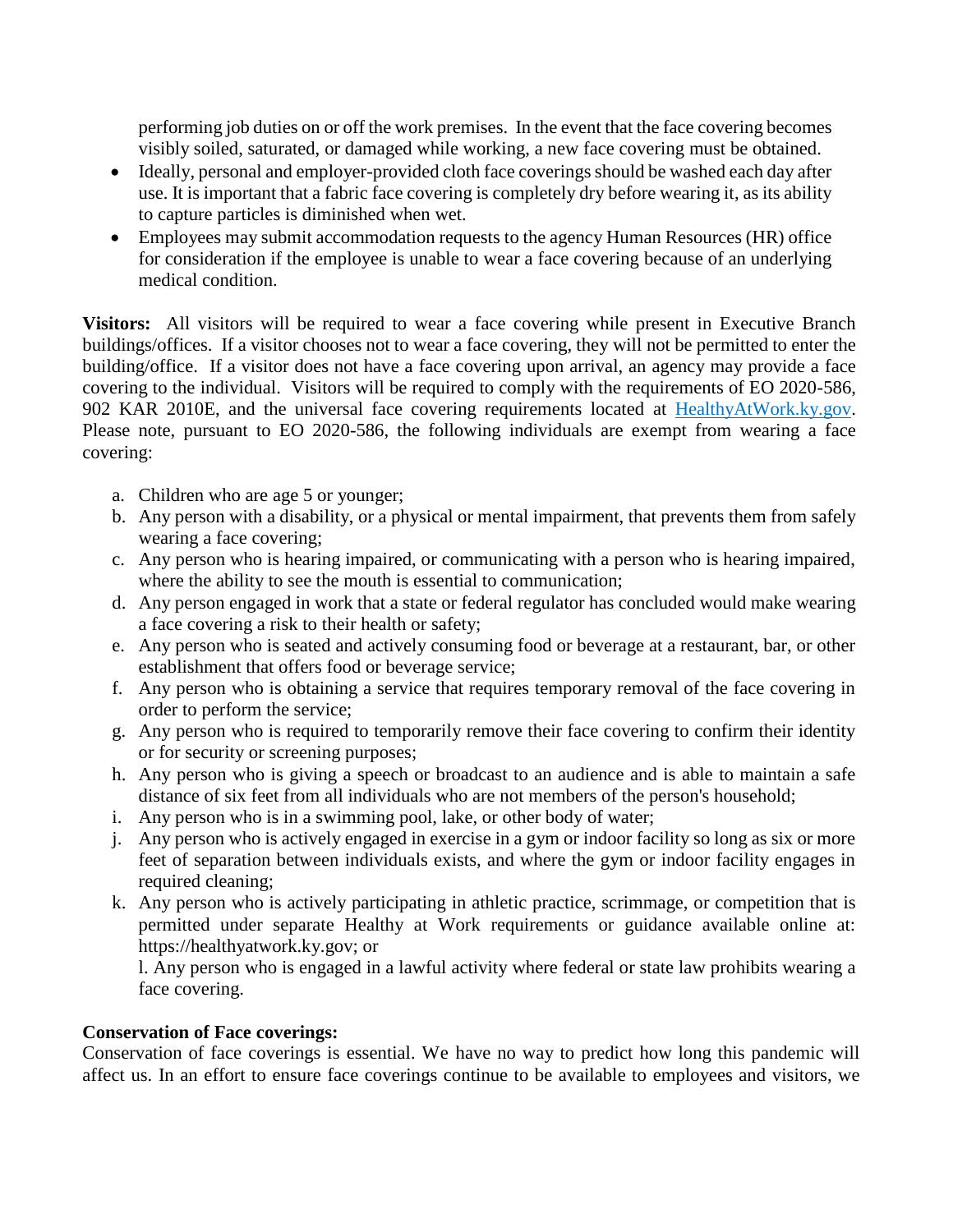must make all efforts to conserve our supply.

Employees and visitors who do not comply with this policy may be removed from Executive Branch buildings/offices. Employees may also be subject to corrective or disciplinary action.

Employee correspondence, to include training on the appropriate handling and use of the face coverings, was provided to employees on May 8, 2020.

This policy is subject to review and will be revised, if necessary, every thirty (30) days. Any questions related to this policy should be directed to Mary Elizabeth Bailey, Commissioner, Personnel Cabinet, Department of Human Resources Administration at [MaryE.Bailey@ky.gov.](mailto:MaryE.Bailey@ky.gov)

Attachments: Executive Order 2020-586 902 KAR 2:190E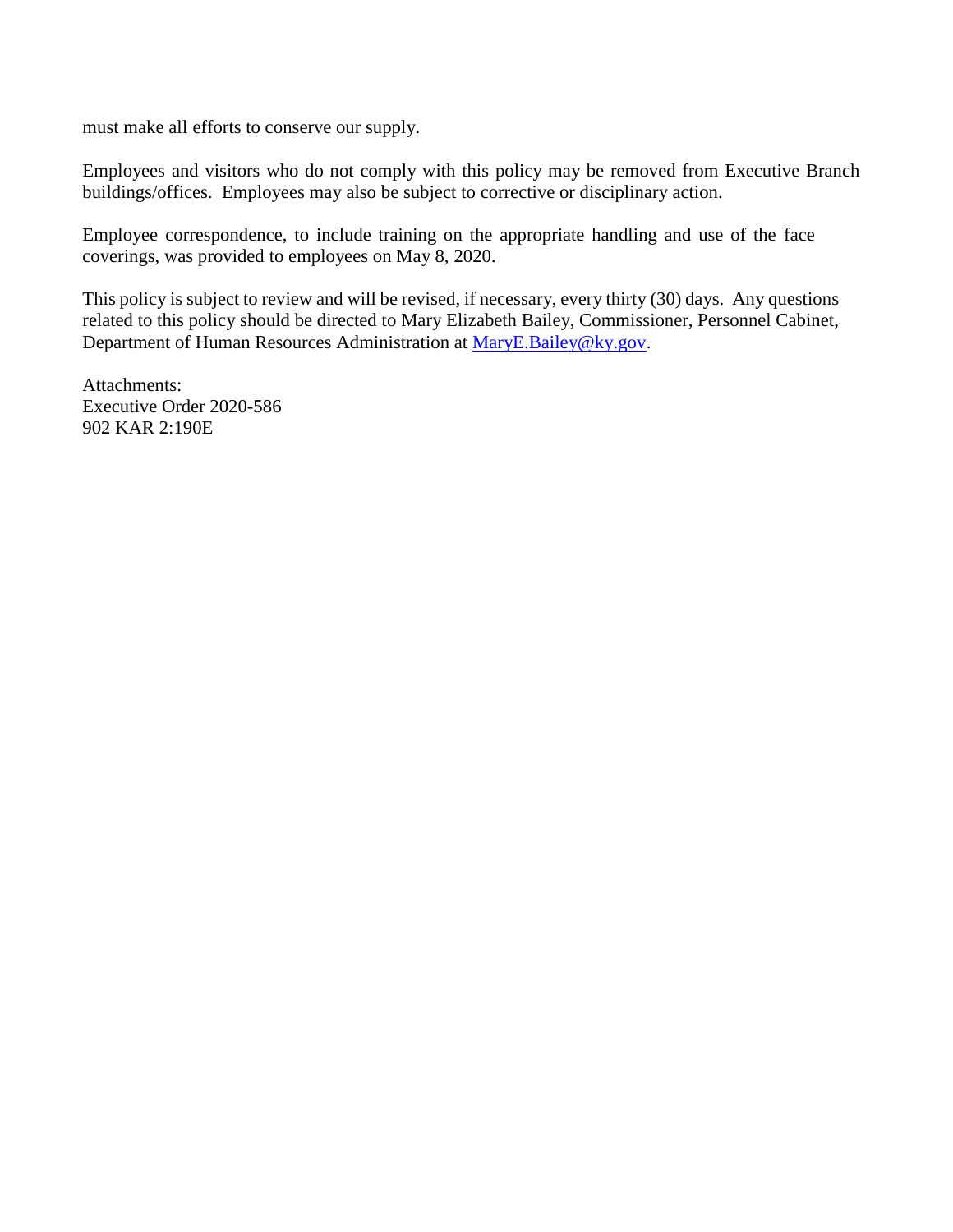

### **EXECUTIVE ORDER**

**Secretary of State** Frankfort **Kentucky** 

2020-586 **July 9, 2020** 

#### **STATE OF EMERGENCY**

WHEREAS, the novel coronavirus (COVID-19) is a respiratory disease causing mild to very severe illness, including death, and many cases of COVID-19 have been confirmed in the Commonwealth; and

WHEREAS, dozens of states across the nation have begun to experience sharp increases in COVID-19 infection, and Kentucky has begun to report its highest numbers of new cases since the beginning of the pandemic; and

WHEREAS, Kentuckians have begun increasing their number of contacts as well as traveling outside the state to areas with higher infection rates and then returning to Kentucky; and

WHEREAS, the United States and Kentucky are experiencing an increase in COVID-19 infection rates among younger people, including children; and

## **Cases In Kentucky Are On The Rise**

WHEREAS, Kentucky has 17,919 reported cases of COVID-19 and 608 Kentuckians have died from COVID-19, including 402 new cases and six deaths on July 8, 2020; and

WHEREAS, Kentucky reported its highest weekly total of COVID-19 cases for the week of June 29 through July 5, 2020, with 1,675 new cases; and

WHEREAS, COVID-19 is impacting Kentuckians of all ages, including younger Kentuckians. 510 Kentuckians ages 0-9, and 1,013 Kentuckians ages 10-19 have tested positive for COVID-19; and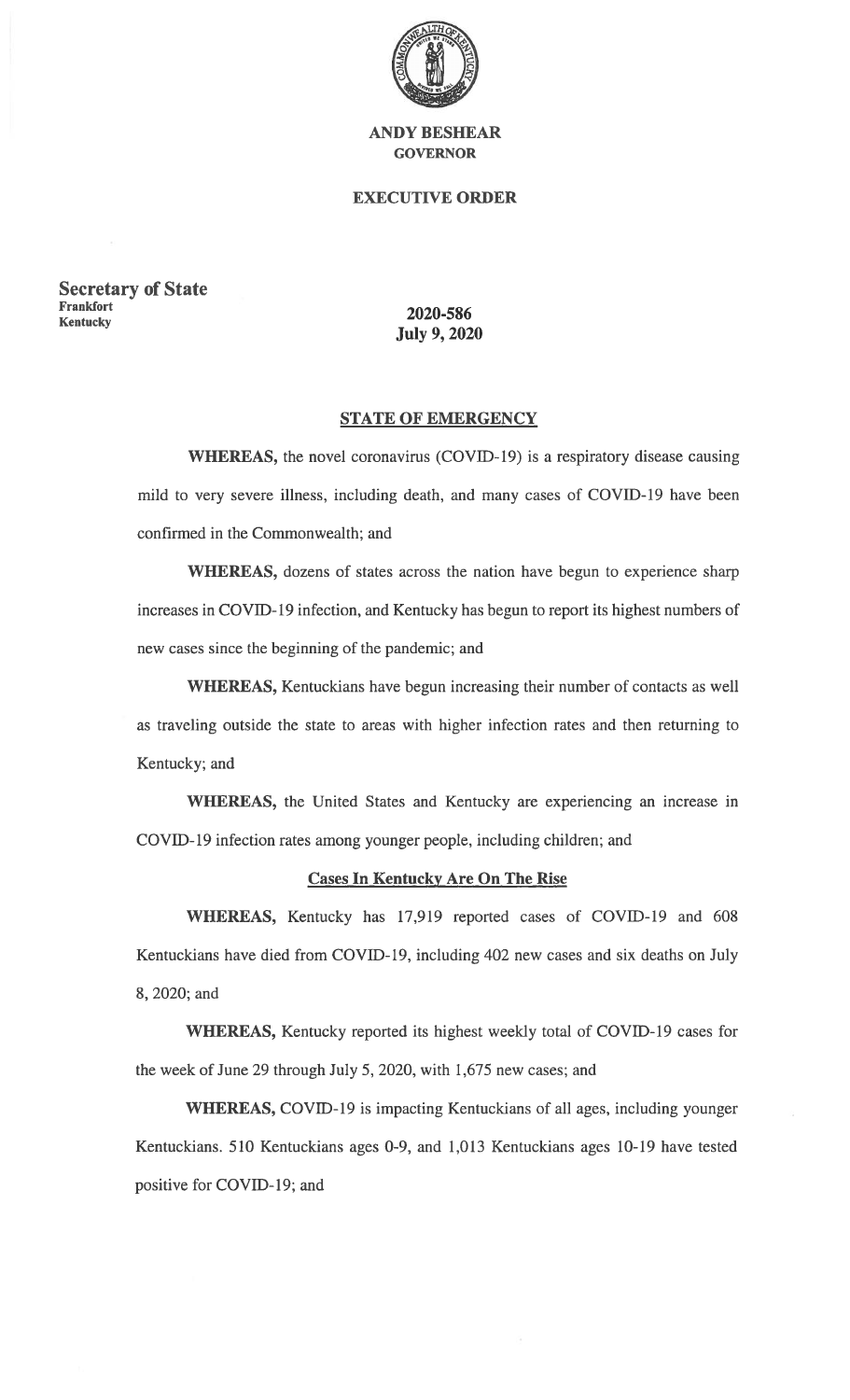

#### **EXECUTIVE ORDER**

**Secretary of State** Frankfort **Kentucky** 

## 2020-586 **July 9, 2020**

#### **Cases In the United States Are On The Rise**

WHEREAS, on July 8, 2020, America had more than 3,000,000 cases of COVID-19, and a one-day record 60,021 new cases were reported on July 7, 2020. More than 132,000 Americans have died from COVID-19; and

WHEREAS, hospitals in other states are experiencing increases in COVID-19 patients and hospital intensive care units are reaching capacity. In Arizona, more than ninety percent (90%) of its ICU beds were filled as reported on July 8, and Florida has at least 56 hospital intensive care units at capacity. In California, hospitalizations have increased fifty percent (50%) from two weeks ago. The Georgia Emergency Management and Homeland Security reported that only eighteen percent (18%) of critical care hospital beds remain available and only seventeen percent (17%) of inpatient beds are available, and in Savannah, Georgia, hospitalizations have nearly quadrupled. On July 8, 2020, Louisiana reported that ninety-five percent (95%) of its 1,891 new cases were from community spread; and

WHEREAS, in the State of Texas, 1,335 people have tested positive for COVID-19 from childcare facilities, consisting of 441 children and 894 staff members. In North Carolina, earlier this week nine children and two staff members at a Charlotte child care facility tested positive for COVID-19, according to the state's dashboard tracking COVID-19 "clusters"; and

#### **Face Coverings Are Effective In Slowing The Spread Of COVID-19**

WHEREAS, numerous recent medical studies have shown that the use of face coverings can decrease the spread of respiratory droplets from people; and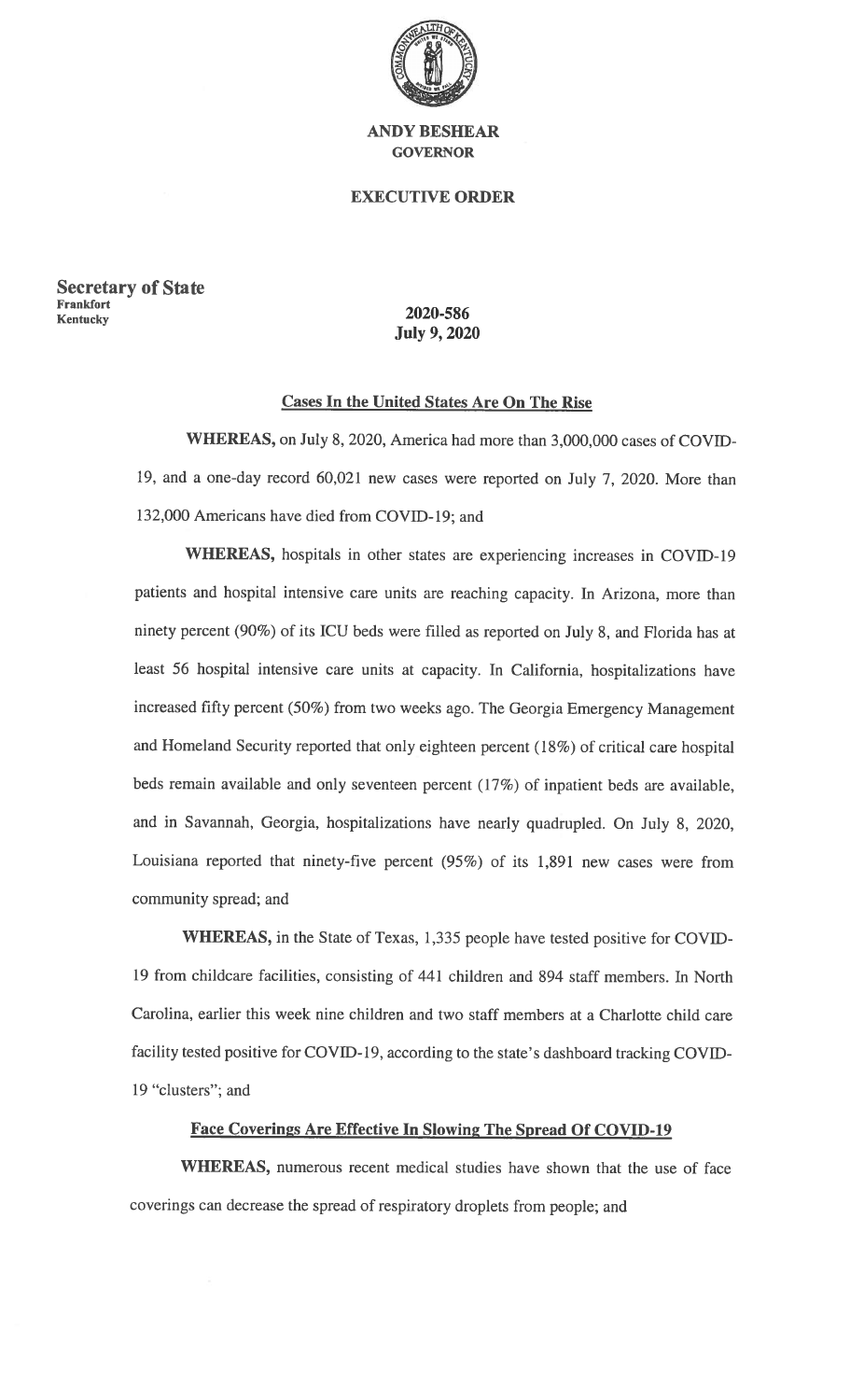

### **EXECUTIVE ORDER**

**Secretary of State Frankfort Kentucky** 

## 2020-586 **July 9, 2020**

WHEREAS, based on these studies, the wearing of face coverings has been found by both the Centers for Disease Control and Prevention and the Kentucky Department for Public Health to help prevent the further spread of COVID-19; and

WHEREAS, numerous federal leaders of both parties, including Vice President Mike Pence, Senator Mitch McConnell, and Surgeon General Jerome Adams, have also urged the American public to wear face coverings; and

#### **Face Coverings Are Effective In Protecting The Economy**

WHEREAS, an economic analysis by Goldman Sachs indicates that the national economy could experience an additional 5% drop in gross domestic product if face coverings are not mandated, which would amount to an economic loss for Kentucky of about \$10 billion; and

WHEREAS, the Retail Industry Leaders Association, which represents 9 of the top 10 retailers in the nation, comprising more than 100,000 stores and millions of jobs, recently urged the governors of all states to mandate the wearing of face coverings when in public settings; and

WHEREAS, at the time of this Order, at least 22 states have followed the recommendations discussed above and required members of the general public to wear face coverings in various public settings, including the neighboring states of Illinois, Ohio, and West Virginia; and

WHEREAS, the Kentucky Constitution and Kentucky Revised Statutes, including, but not limited to, KRS Chapter 39A, empower me to exercise all powers necessary to promote and secure the safety and protection of the civilian population; and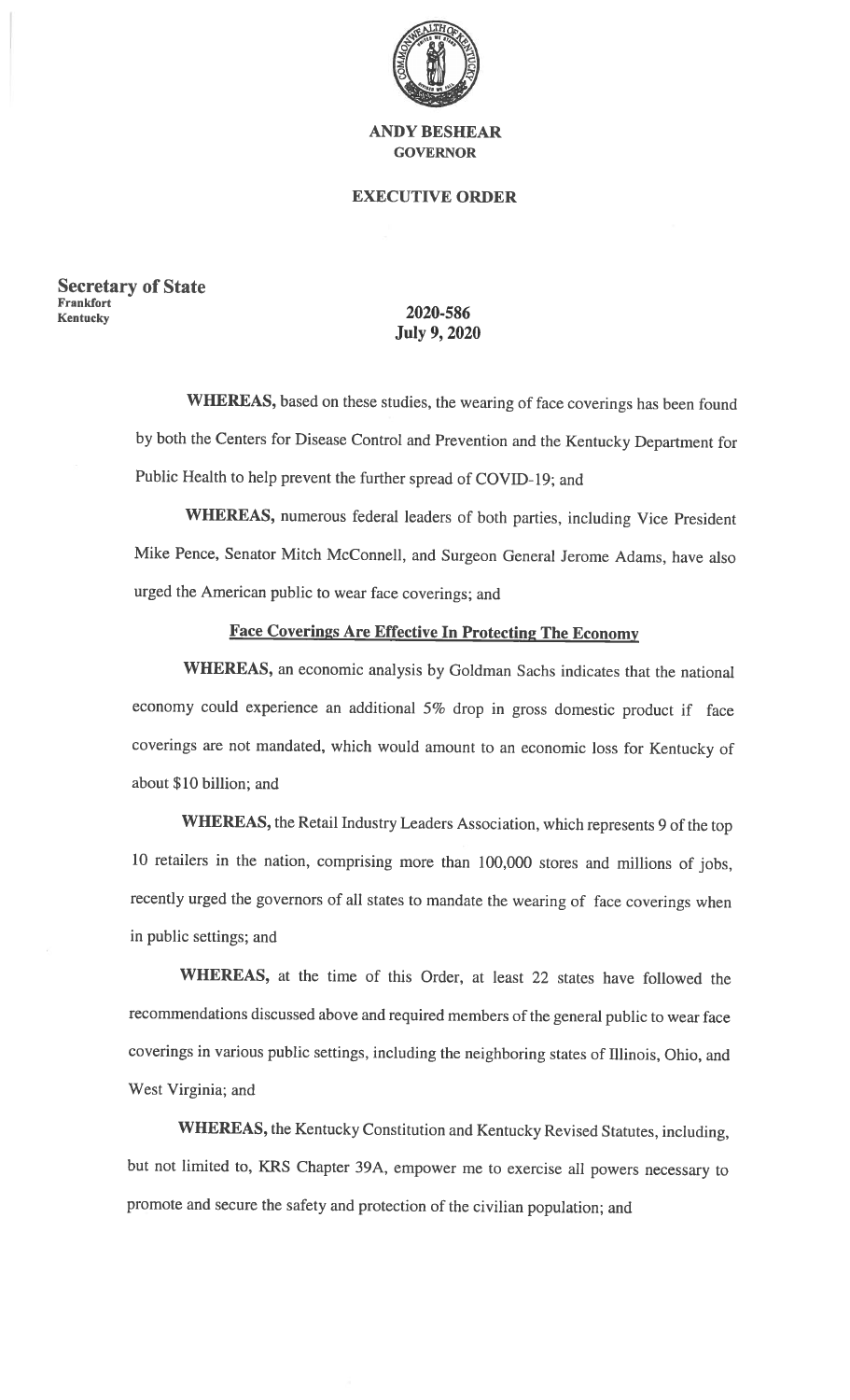

#### **EXECUTIVE ORDER**

**Secretary of State Frankfort Kentucky** 

# 2020-586 **July 9, 2020**

WHEREAS, under those powers, I declared by Executive Order 2020-215 on March 6, 2020, that a State of Emergency exists in the Commonwealth. The State of Emergency continues:

NOW, THEREFORE, I, Andy Beshear, Governor of the Commonwealth of Kentucky, by virtue of authority vested in me pursuant to the Constitution of Kentucky and

KRS Chapter 39A, do hereby Order and Direct the following:

- 1. For the purposes of this order, a "face covering" is a material that covers the nose and mouth and is secured to the head with ties, straps, or loops over the ears, or is wrapped around the lower face. It can be made of a variety of materials, including cotton, silk, or linen, and ideally has two or more layers. Face coverings may be factory-made, homemade, or improvised from household items such as scarfs, bandanas, and t-shirts. Guidance on how to make a face covering at home is available at: https://www.cdc.gov/coronavirus/2019ncov/prevent-getting-sick/how-to-make-cloth-face-covering.html.
- 2. The provisions of this Order shall apply to members of the public in Kentucky. Existing sector specific requirements mandating face coverings for employees of entities in the Commonwealth remain in effect and are available online at: https://healthyatwork.ky.gov.
- 3. People in Kentucky must cover their nose and mouth with a face covering when they are in the following situations that represent a high risk of COVID-19 transmission:
	- a. While inside, or waiting in line to enter, any: retail establishment; grocery store; pharmacy; hair salon/barbershop; nail salon/spa; tattoo parlor; child care facility; restaurant or bar (when not seated and consuming food or beverage); health care setting, or, any other indoor public space in which it is difficult to maintain a physical distance of at least six feet from all individuals who are not members of that person's household:
	- b. While waiting for or riding on public transportation or paratransit, or while riding in a taxi, private car service, or ride-sharing vehicle,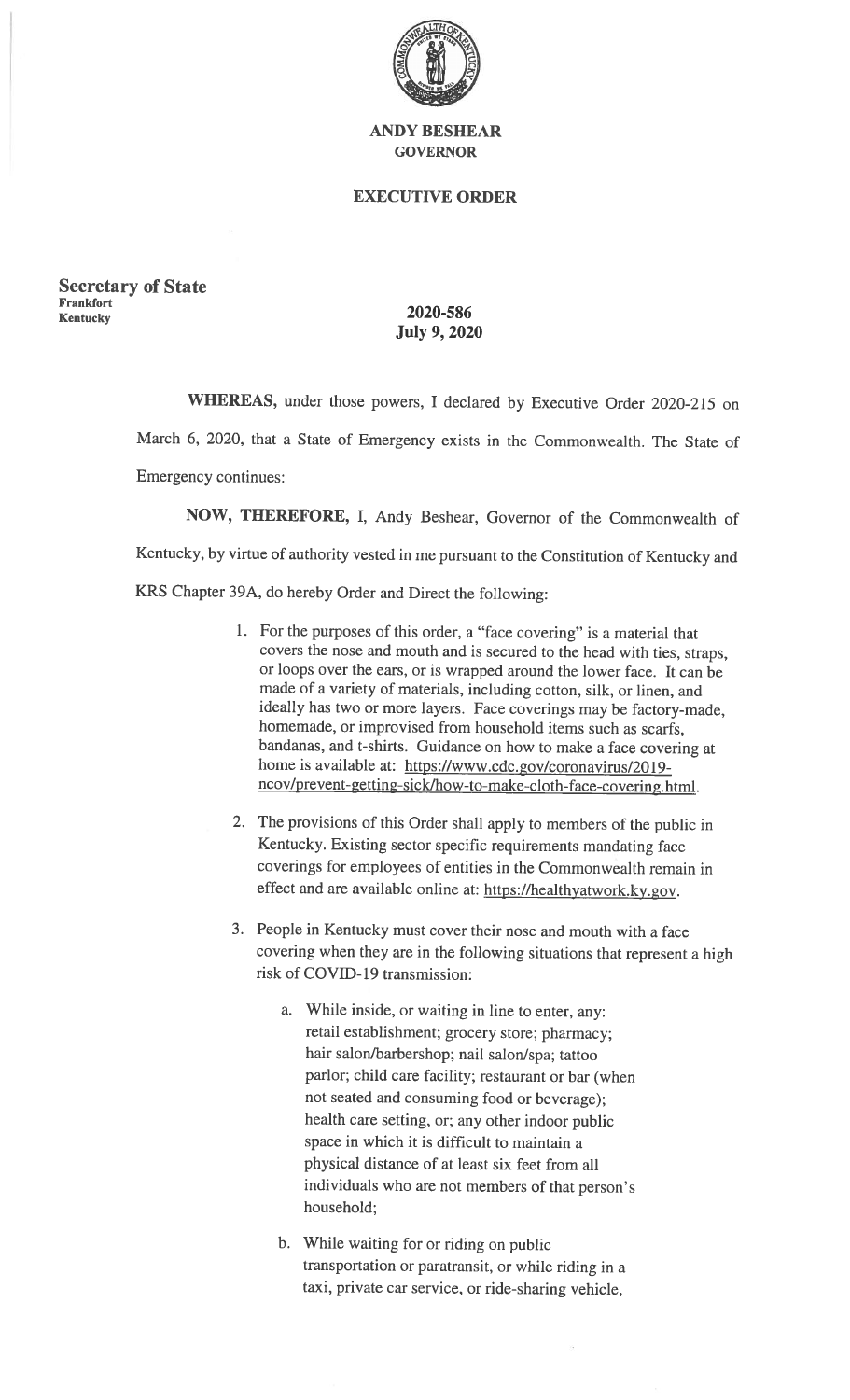

### **EXECUTIVE ORDER**

#### **Secretary of State** Frankfort **Kentucky**

## 2020-586 **July 9, 2020**

or driving any of the above while customers are present; or

- c. While in outdoor public spaces in which the person cannot maintain a physical distance of six feet from all individuals who are not members of the person's household and is not otherwise covered by previously issued guidance.
- 4. The following are exempt from wearing face coverings:
	- a. Children who are age 5 or younger;
	- b. Any person with disability, or a physical or mental impairment, that prevents them from safely wearing a face covering;
	- c. Any person who is hearing impaired, or communicating with a person who is hearing impaired, where the ability to see the mouth is essential to communication;
	- d. Any person engaged in work that a state or federal regulator has concluded would make wearing a face covering a risk to their health or safety;
	- e. Any person who is seated and actively consuming food or beverage at a restaurant, bar, or other establishment that offers food or beverage service;
	- f. Any person who is obtaining a service that requires temporary removal of the face covering in order to perform the service;
	- g. Any person who is required to temporarily remove their face covering to confirm their identity or for security or screening purposes;
	- h. Any person who is giving a speech or broadcast to an audience and is able to maintain a safe distance of six feet from all individuals who are not members of the person's household;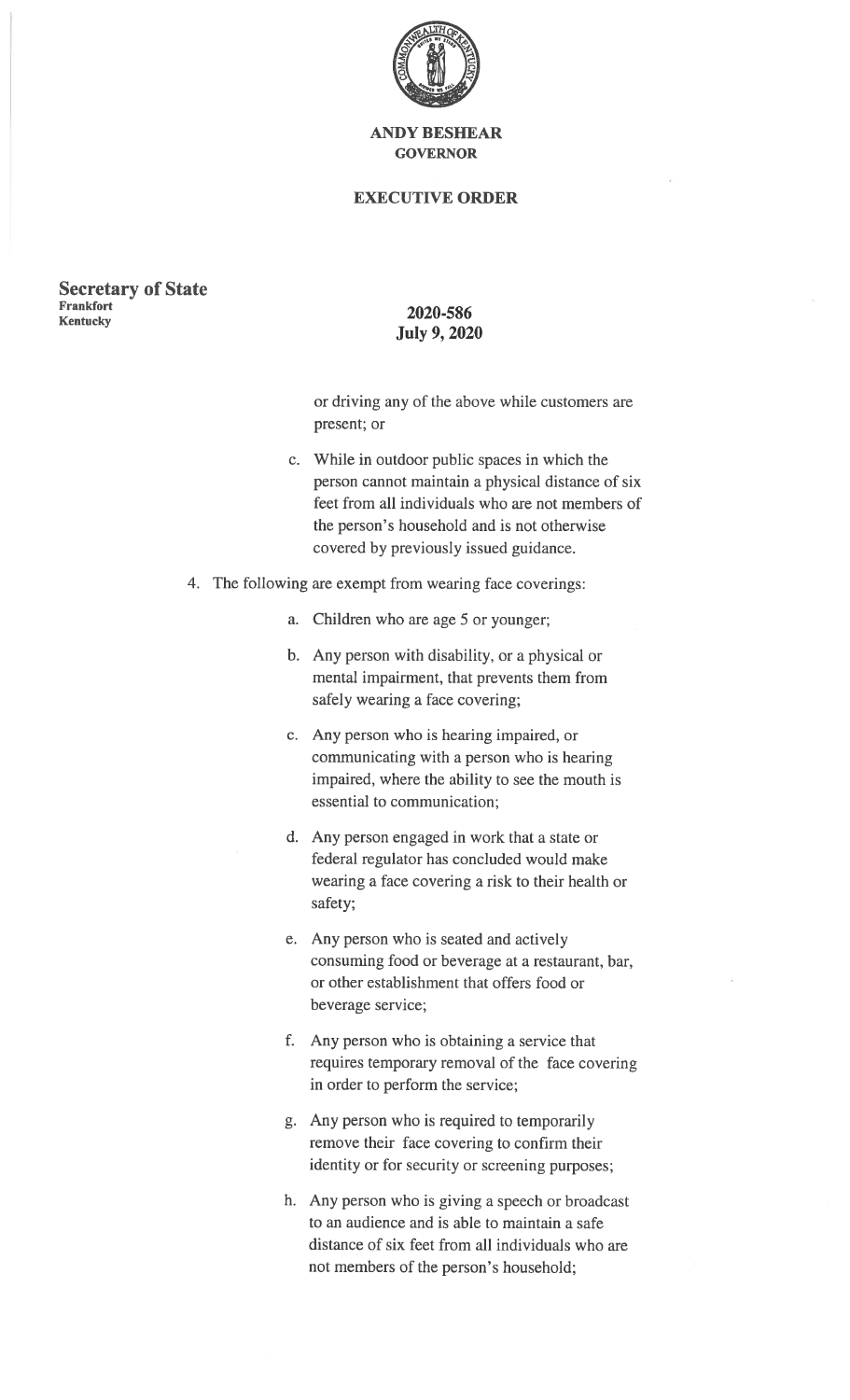

### **EXECUTIVE ORDER**

**Secretary of State Frankfort Kentucky** 

## 2020-586 **July 9, 2020**

- i. Any person who is in a swimming pool, lake, or other body of water;
- j. Any person who is actively engaged in exercise in a gym or indoor facility so long as six or more feet of separation between individuals exists, and where the gym or indoor facility engages in required cleaning;
- k. Any person who is actively participating in athletic practice, scrimmage, or competition that is permitted under separate Healthy at Work requirements or guidance available online at: https://healthyatwork.ky.gov; or
- l. Any person who is engaged in a lawful activity where federal or state law prohibits wearing a face covering.
- 5. Failure to follow the requirements provided in this Order and any other Executive Order and any Cabinet Order, including but not limited to the Orders of the Cabinet for Health and Family Services, is a violation of the Orders issued under KRS Chapter 39A and must result in a loss of access to a business's services.
- 6. The Secretary of the Cabinet for Health and Family Services, pursuant to KRS 194A.010, KRS 194A.025, KRS 211.025, KRS 214.020, KRS 39A.180, KRS 12.270(2), KRS 13A.190, and other applicable law. shall promulgate an emergency administrative regulation consistent with this Order.
- 7. All local, county, and city government offices and agencies are encouraged to adopt or incorporate the requirements provided in this Order.
- 8. Nothing in this Order should be interpreted to interfere with or infringe on the powers of the legislative and judicial branches, or other constitutional officers to perform their constitutional duties or exercise their authority. However, the legislative and judicial branches, and other constitutional officers, are encouraged to adopt or incorporate the requirements provided in this Order.
- 9. Failure to follow the requirements provided in this Order and any other Executive Order and any Cabinet Order is a violation of the Orders issued under KRS Chapter 39A and could subject a person or entity violating the Orders to penalties as authorized by law.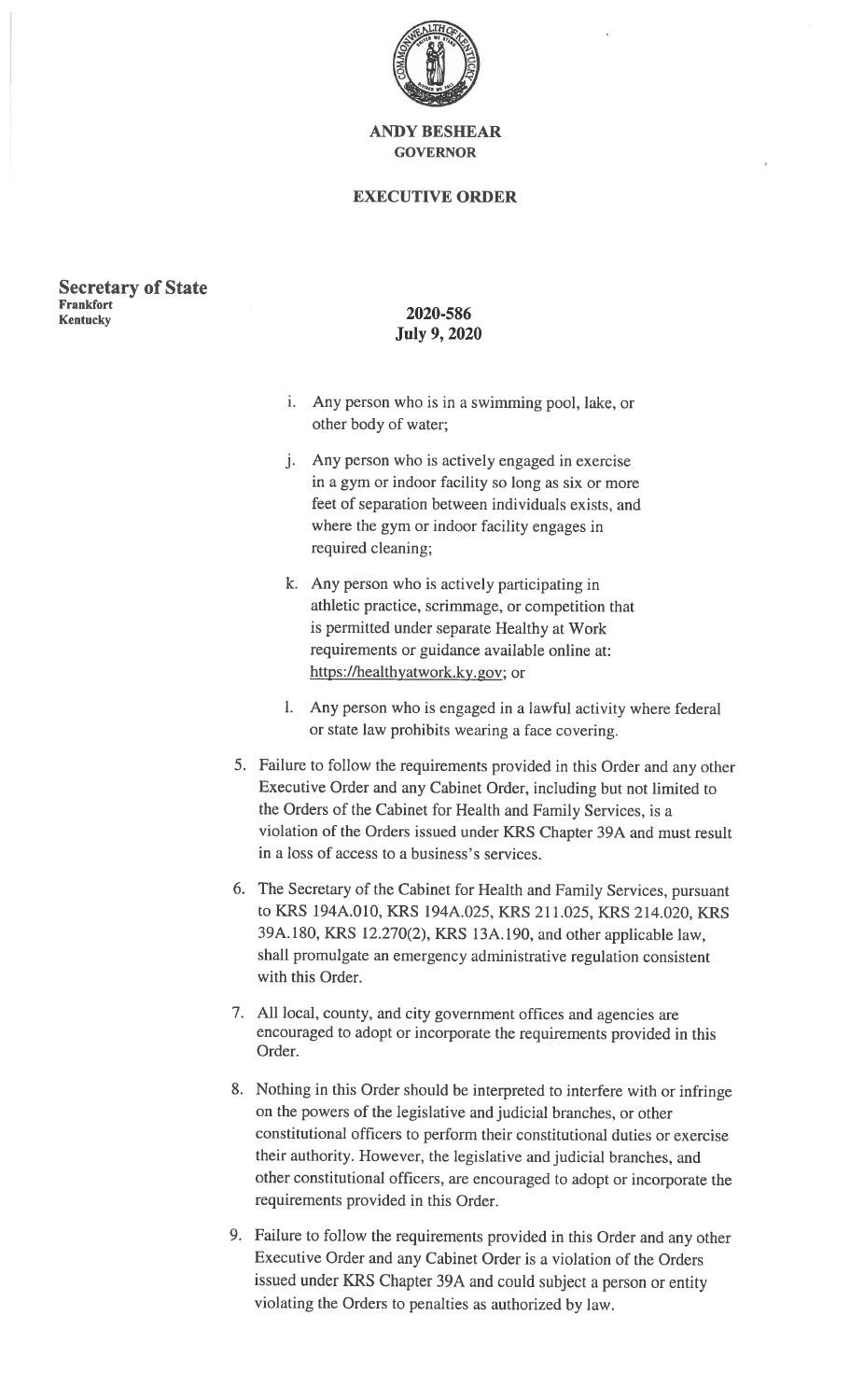

### **EXECUTIVE ORDER**

**Secretary of State**<br>Frankfort Kentucky

2020-586 **July 9, 2020** 

10. This Order is effective at 5 p.m. on July 10, 2020, for a period of 30 days, and is subject to renewal.

Y BESHEAR, Governor **AN** 

Conmenwealth of Kentucky

MICHAEL G. ADAMS Secretary of State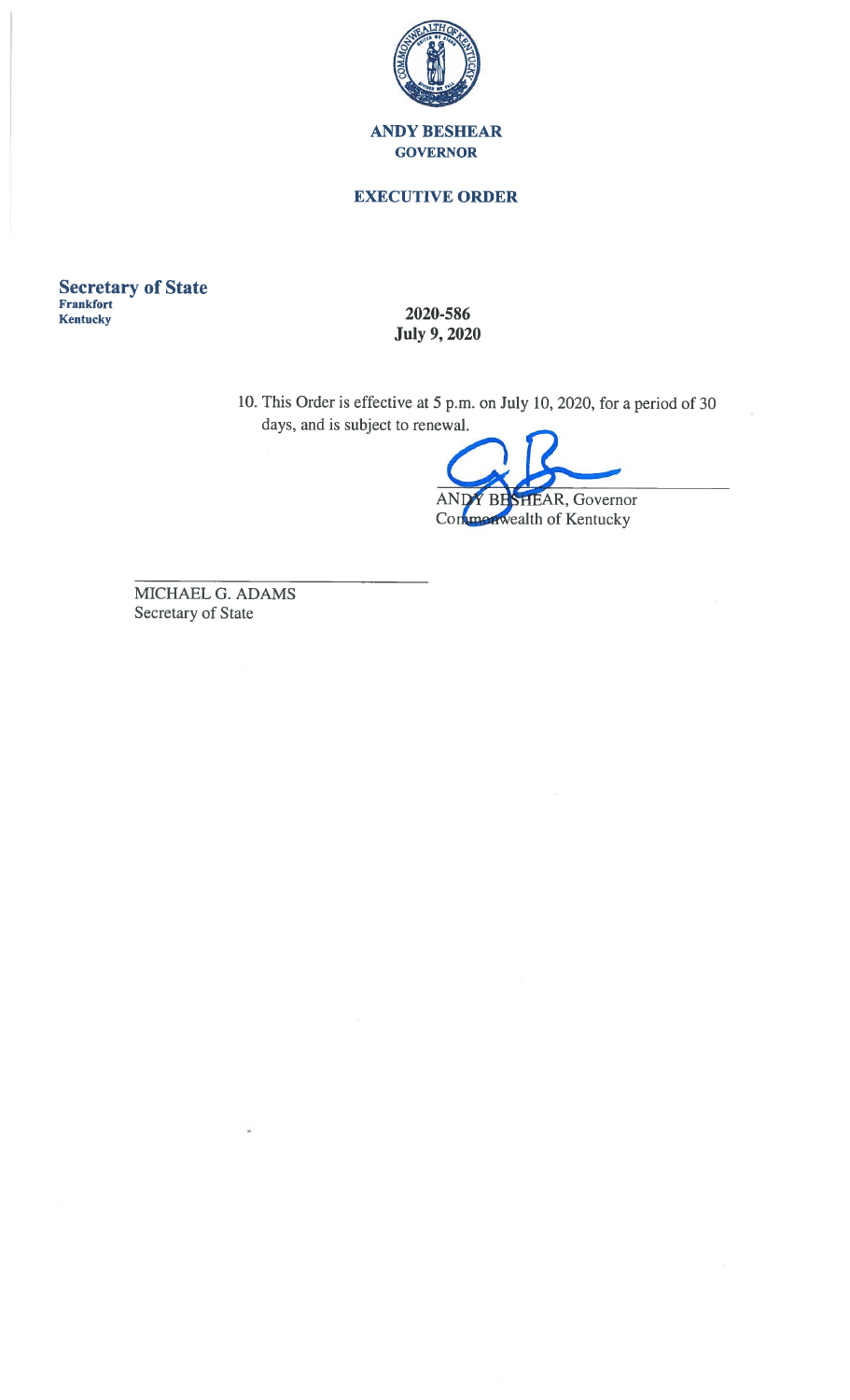#### **SENATE MEMBERS**

**Robert Stivers** President, LRC Co-Chair **David Givens** President Pro Tempore **Damon Thayer** Majority Floor Leader **Morgan McGarvey** Minority Floor Leader **Julie Raque Adams** Majority Caucus Chair Johnny Ray Turner Minority Caucus Chair **Mike Wilson** Majority Whip **Dennis Parrett** Minority Whip



#### **LEGISLATIVE RESEARCH COMMISSION** State Capitol 700 Capital Avenue Frankfort KY 40601

502-564-8100

Capitol Fax 502-564-2922 Annex Fax 502-564-6543 legislature.ky.gov

> Jay D. Hartz Director

#### **MEMORANDUM**

#### **HOUSE MEMBERS**

David W. Osborne Speaker, LRC Co-Chair **David Meade** Speaker Pro Tempore John Bam Carney Majority Floor Leader Joni L. Jenkins Minority Floor Leader **Suzanne Miles** Majority Caucus Chair Derrick Graham Minority Caucus Chair Chad McCoy Majority Whip **Angie Hatton** Minority Whip

- Donna Little, Deputy Executive Director, Office of Legislative and Regulatory Affairs, To: **CHFS**
- FROM: Emily Caudill, Regulations Compiler
- RE: Acknowledgement of Emergency Regulation - 902 KAR 002:190E

DATE: July 10, 2020

A copy of the above listed emergency administrative regulation is enclosed for your files. This emergency administrative regulation became effective on July 10, 2020 and will expire in 270 days on April 6, 2021 or when replaced by an ordinary administrative regulation, whichever occurs first.

The emergency administrative regulation is scheduled to be reviewed by the Administrative Regulation Review Subcommittee at its October 2020, meeting.

Pursuant to KRS 13A.280, if a public hearing is held or you receive written comments on the emergency administrative regulation, the Statement of Consideration for this ordinary administrative regulations is due by noon on October 15, 2020. Please reference KRS 13A.270 and 13A.280 for other requirements relating to public hearings and the Statement of Consideration.

If you have questions, please contact us at RegsCompiler@LRC.ky.gov or (502) 564-8100.

Enclosure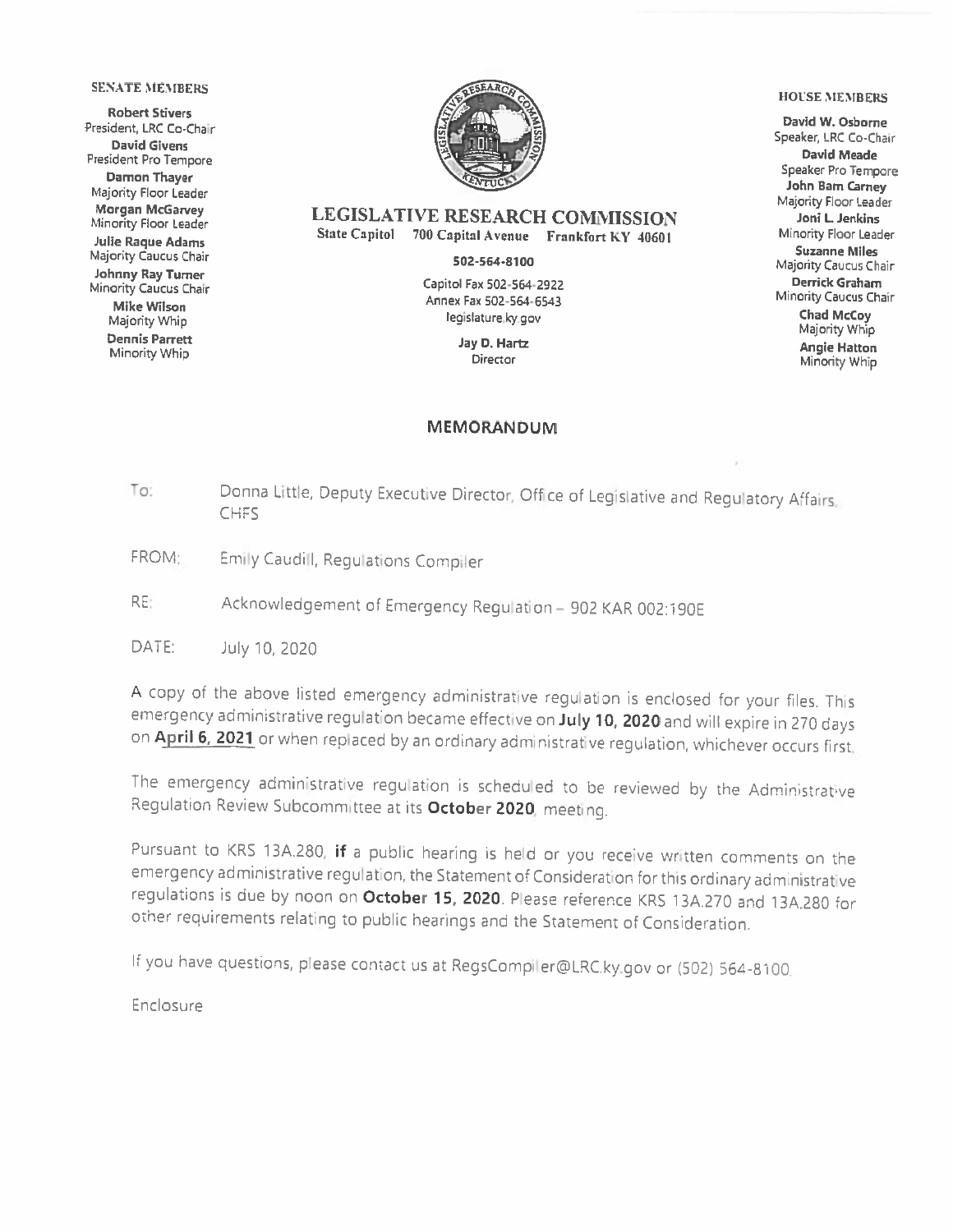

### STATEMENT OF EMERGENCY 902 KAR 2:190E

This emergency administrative regulation is being promulgated to establish actions that the Department for Public Health may take in response to a declared national or state emergency. These actions include enhancing prevention of the spread of the infectious disease COVID-19 by wearing a face covering in public, subject to certain exceptions. This emergency administrative regulation is needed pursuant to KRS 13A.190(1)(a)1. and 4. to meet an imminent threat to public health, safety and welfare, and to protect human health. This emergency administrative regulation will not be replaced by an ordinary administrative regulation as these measures are in direct response to the declared state public health emergency.

ear, Governor

Eric C. Friedlander, Secretary Cabinet for Health and Family Services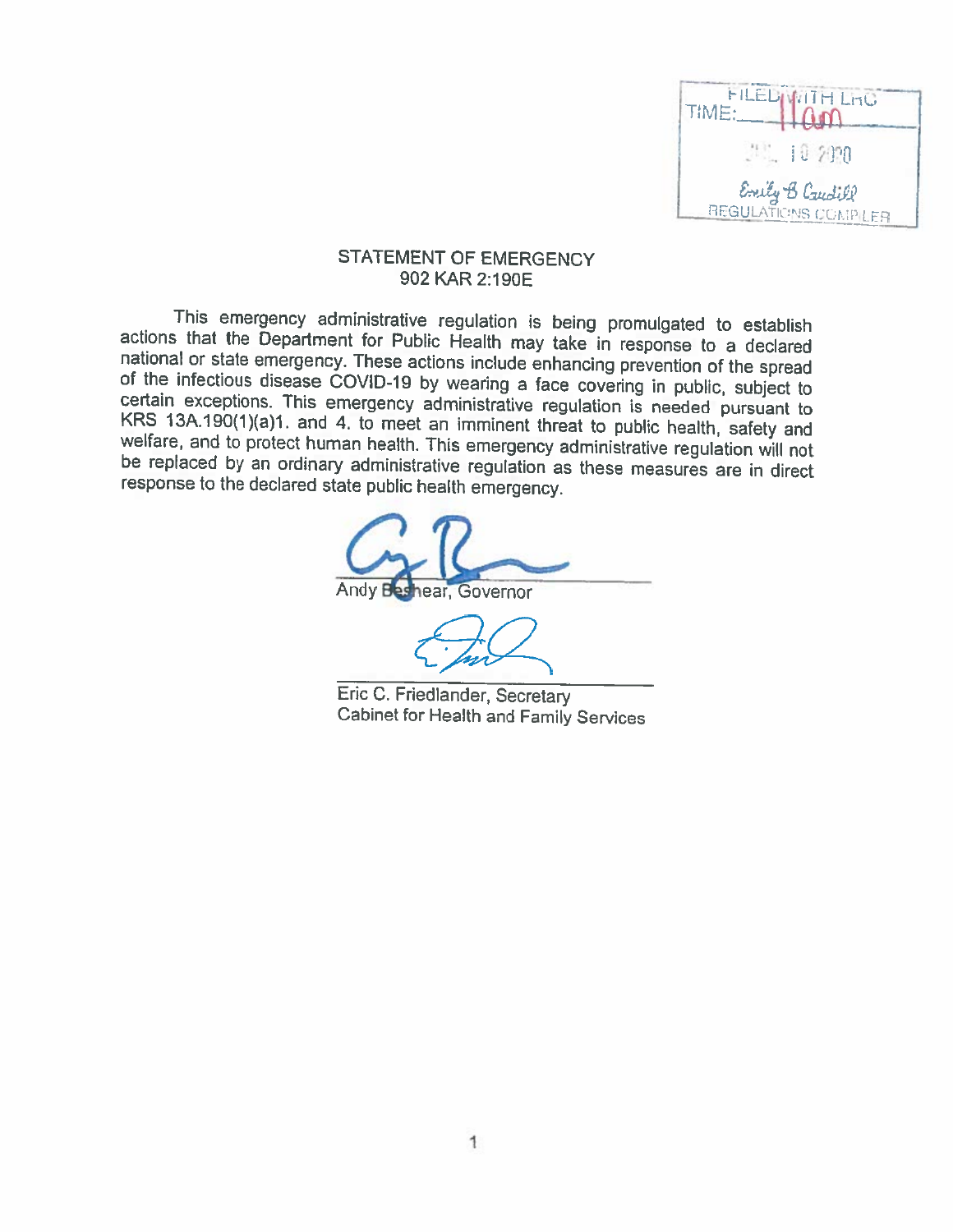$\mathbf{1}$ CABINET FOR HEALTH AND FAMILY SERVICES

 $\overline{2}$ Department for Public Health

 $\overline{3}$ Division of Epidemiology

 $\overline{\mathbf{4}}$ (New Emergency Administrative Regulation)

902 KAR 2:190E. Covering the Face in Response to Declared National or State 5 Public Health Emergency. 6

 $\overline{7}$ RELATES TO: KRS 39A.180, 211.180(1), 214.010, 214.645, 333.130

8 STATUTORY AUTHORITY: KRS 194A.010, KRS 194A.025, KRS 194A.050(1), KRS 9 211.025, KRS 211,180(1), KRS 214.020, KRS 39A.180, KRS 12.270(2)

NECESSITY, FUNCTION, AND CONFORMITY: KRS 214.020 requires the Cabinet  $10<sub>1</sub>$ For Health and Family Services to take action, promulgate, adopt, and enforce rules  $11$ and regulations, it deems efficient in preventing the introduction or spread of infectious  $12<sub>1</sub>$  $13<sup>°</sup>$ or contagious disease within this state. KRS 211.025 requires the cabinet to perform  $14$ actions reasonable necessary to protect and improve the health of the people. KRS 211.180(1) requires the cabinet to enforce administrative regulations to control  $15<sub>15</sub>$ communicable diseases. This administrative regulation establishes requirements for  $16<sup>1</sup>$  $17$ face covering in response to a declared national or state public health emergency.

Section 1. Definition. (1) "Face covering" means a material that covers the nose and 18 mouth and is secured to the head with ties, straps, or loops over the ears, or is wrapped 19 20 around the lower face. It can be made of a variety of materials, including cotton, silk, or linen, and ideally has two or more layers. Face coverings may be factory-made,  $21$ 22 homemade, or improvised from household items such as scarfs, bandanas, and t-shirts. Section 2. Scope of Covering the Face in Response to Declared National or State 23

 $\overline{2}$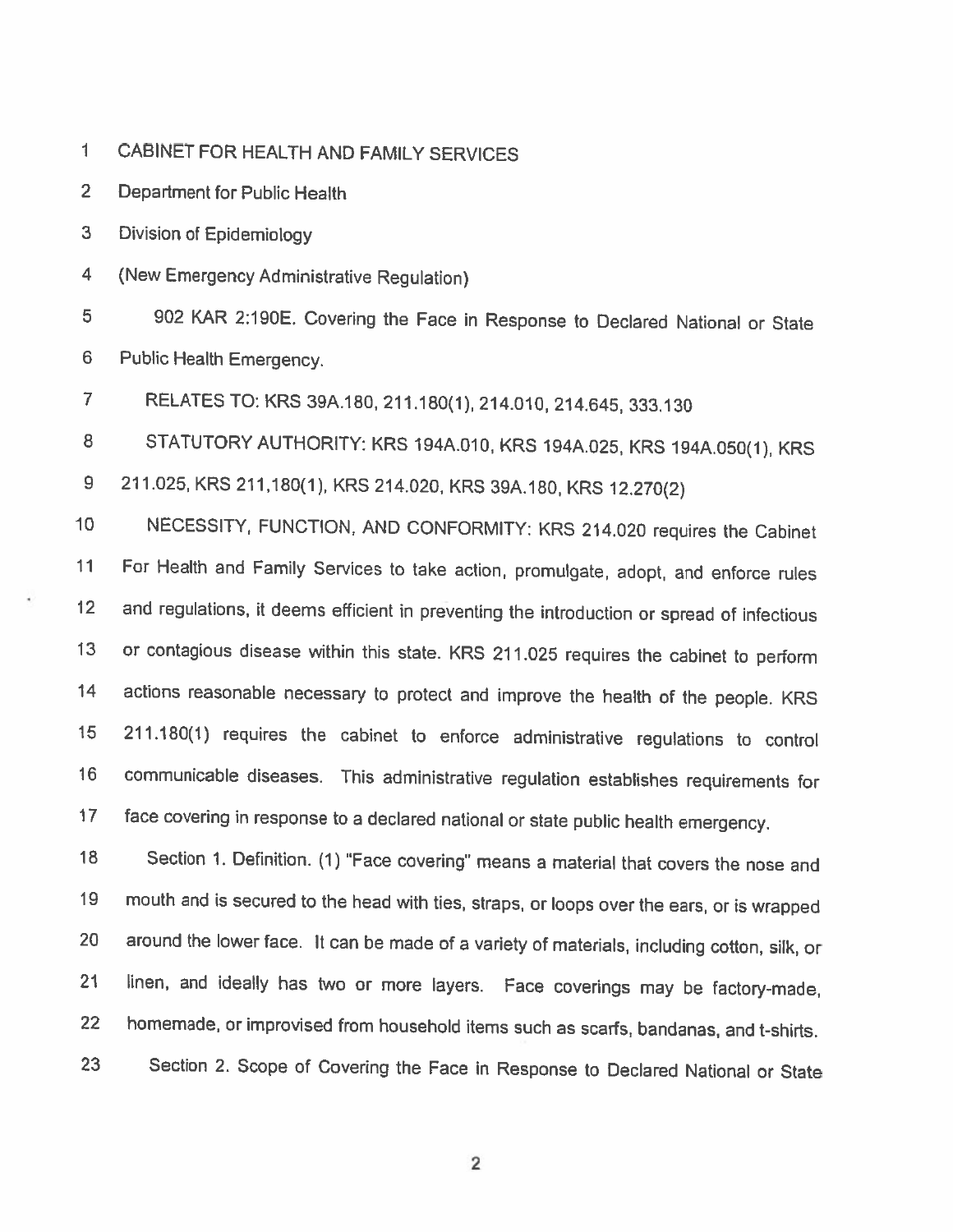Public Health Emergency. (1) The provisions of this Order shall apply to members of the  $\mathbf 1$ public in Kentucky. Existing sector-specific requirements mandating face coverings for  $\overline{2}$ employees of entities in the Commonwealth remain in effect and are available online at: 3  $\overline{4}$ https://healthyatwork.ky.gov.

 $\overline{5}$ Except as provided by subsection (3) of this section, each person in Kentucky  $(2)$ must cover their nose and mouth with a face covering when they are in the following  $6<sup>1</sup>$  $\overline{7}$ situations:

8 (a) While inside, or waiting in line to enter, any: retail establishment; grocery store; pharmacy; hair salon/barbershop; nail salon/spa; tattoo parlor; child care facility;  $\overline{9}$ restaurant or bar (when not seated and consuming food or beverage); health care  $10<sub>1</sub>$  $11$ setting, or; any other indoor public space in which it is difficult to maintain a physical  $12<sup>2</sup>$ distance of at least six feet from all individuals who are not members of that person's  $13<sup>°</sup>$ household:

(b) While waiting for or riding on public transportation or paratransit, or while riding  $14$ in a taxi, private car service, or ride-sharing vehicle, or driving any of the above while 15  $16<sup>°</sup>$ customers are present, or;

(c) While in outdoor public spaces in which the person cannot maintain a physical  $17$ distance of six feet from all individuals who are not members of the person's household 18 and is not otherwise covered by previously issued guidance. 19

(4) The following are exempt from wearing face coverings: 20

 $21$ (a) Children who are age 5 or younger;

(b) Any person with disability, or a physical or mental impairment, that prevents 22 them from safely wearing a face covering; 23

3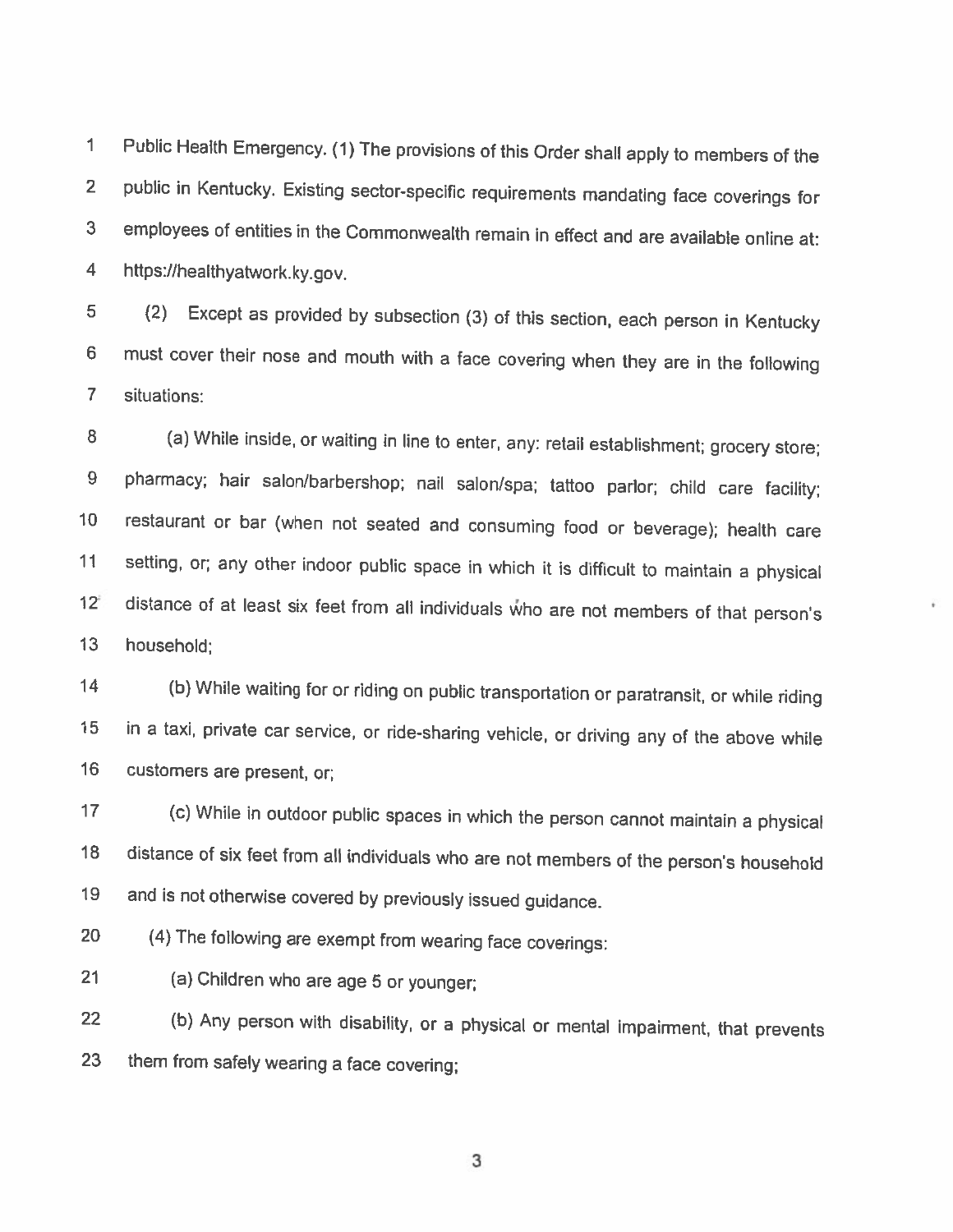$\mathbf{1}$ (c) Any person who is hearing impaired, or communicating with a person who is hearing impaired, where the ability to see the mouth is essential to communication;  $\overline{2}$ 

(d) Any person engaged in work that a state or federal regulator has concluded  $\overline{3}$ would make wearing a face covering a risk to their health or safety; 4

5 (e) Any person who is seated and actively consuming food or drink at a restaurant, bar, or other establishment that offers food or beverage service; 6

(f) Any person who is obtaining a service that requires temporary removal of the  $\overline{7}$ 8 face covering in order to perform the service;

(g) Any person who is required to temporarily remove their face covering to  $9$ confirm their identity or for security or screening purposes;  $10<sup>1</sup>$ 

 $11$ (h) Any person who is giving a speech or broadcast to an audience and is able to maintain a safe distance of six feet from all individuals who are not members of the  $12$  $13<sub>1</sub>$ person's household:

 $14$ (i) Any person who is in a swimming pool, lake, or other body of water;

(j) Any person who is actively engaged in exercise in a gym or indoor facility so  $15<sub>1</sub>$ long as six or more feet of separation between individuals exists, and where the gym or 16  $17$ indoor facility engages in required cleaning;

18 (k) Any person who is actively participating in athletic practice, scrimmage, or 19 competition that is permitted under separate Healthy at Work requirements or guidance 20 available online at: https://healthyatwork.ky.gov, or;

(I) Any person engaged in a lawful activity where federal or state law prohibits  $21$ 22 wearing of a face covering.

Section 3. Non-Compliance. (1)(a) The requirements of this administrative 23

 $\overline{4}$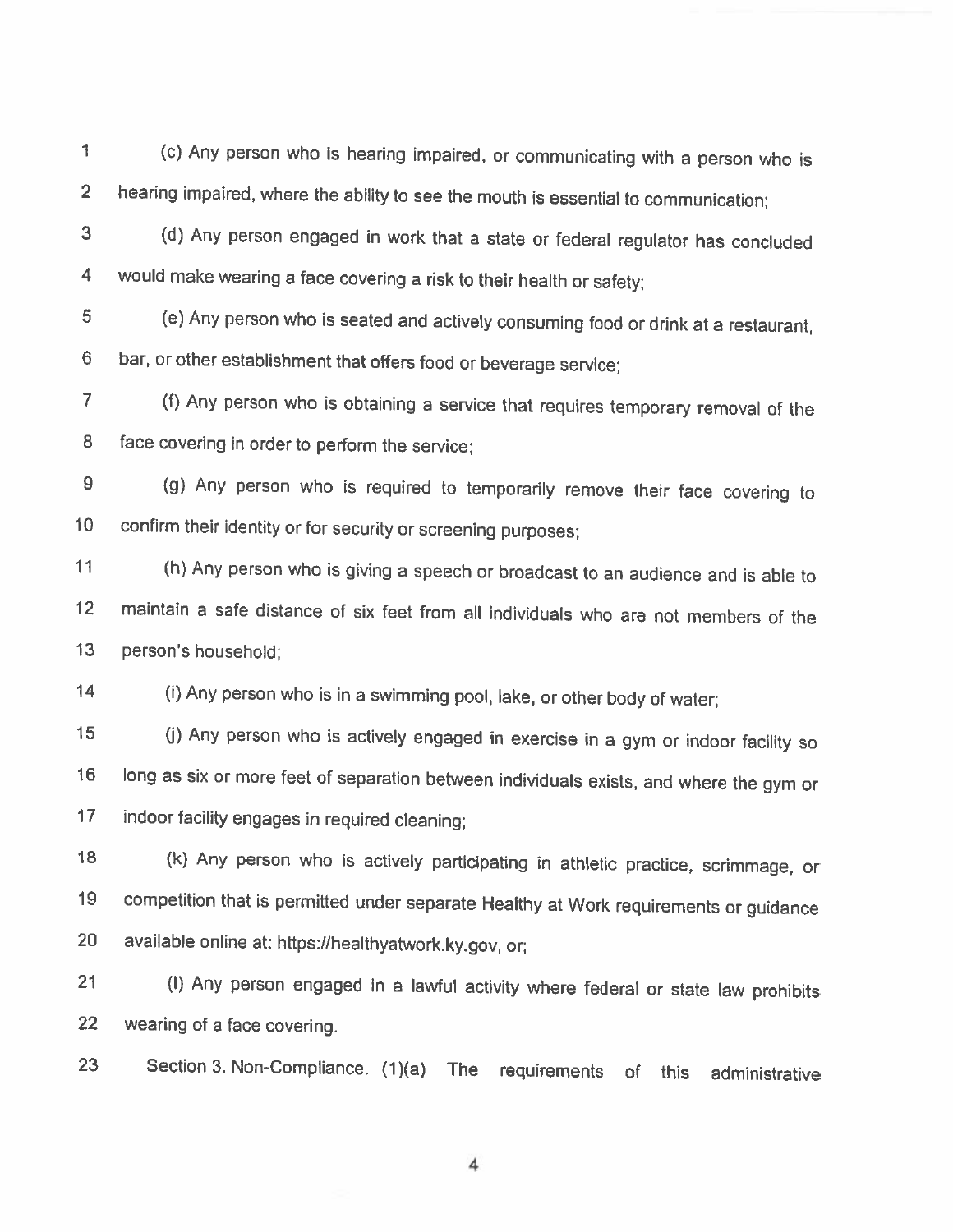1 regulation that pertain to a business or other public-facing entity shall be enforced by  $2<sup>1</sup>$ the Labor Cabinet, the Department for Public Health, another state regulatory agency, 3 and each local health department. As it pertains to individuals, this regulation will be  $\overline{4}$ enforced by state and local law enforcement authorities, as required by KRS 39A.180.

 $5<sub>1</sub>$ (2) Any person who violates this Regulation by failing to wear a face covering while 6 in a location listed in Section 2 and not subject to any of the listed exemptions shall  $\overline{7}$ receive a warning for the first offense, a fine of fifty dollars (\$50) for the second offense, 8 seventy-five dollars (\$75) for the third offense, and one hundred dollars (\$100) for each 9 subsequent offense. Additionally, if the person is violating this Regulation by attempting to enter a public-facing entity or mode of transportation listed in Section 2 while failing to  $10<sup>°</sup>$  $11$ wear a face covering and not subject to any of the exemptions listed, they shall be  $12<sub>2</sub>$ denied access to that public-facing entity or mode of transportation. If a person is already on the premises and violates this Regulation by removing a face covering, they  $13<sup>°</sup>$  $14$ shall be denied services and asked to leave the premises, and may be subject to other 15 applicable civil and criminal penalties.

 $16$ (3) Any owner, operator or employer of a business or other public-facing entity  $17$ who violates this Regulation by permitting individuals on the premises who are not wearing a face covering and are not subject to any exemption shall be fined at the rates 18 19 listed in section 3(2). The business may also be subject to an order requiring immediate 20 closure.

 $21$ Section 4. Effective Date. This regulation is effective at 5 p.m. on July 10, 2020, for a 22 period of 30 days, and is subject to renewal.

23 Section 5. Reference. Guidance on how to make a face covering at home is available

5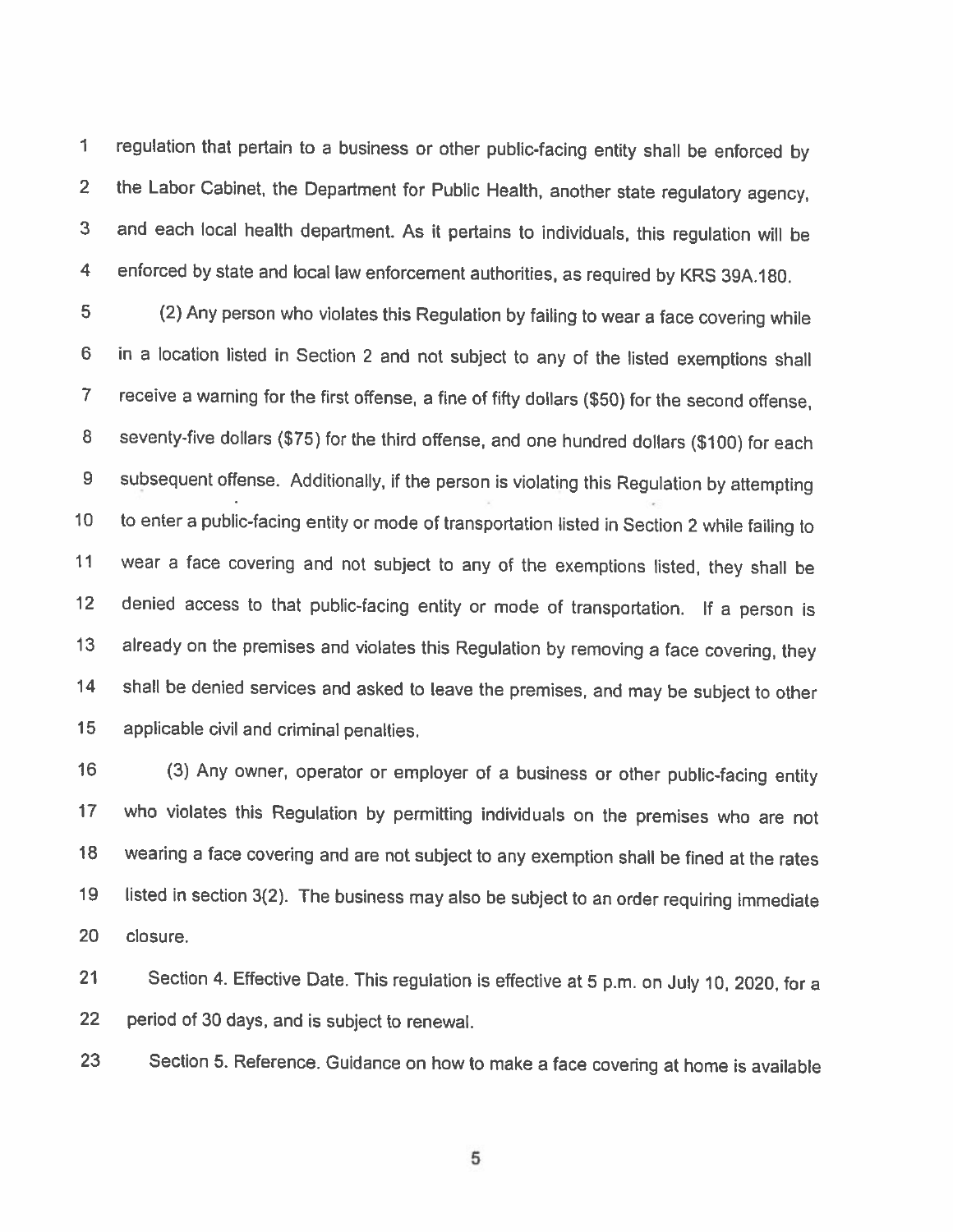at: https://www.cdc.gov/coronavirus/2019-ncov/prevent-getting-sick/how-to-make-cloth- $\mathbf{1}$ 

 $\star$ 

 $\overline{2}$ face-covering.html.

 $\lambda$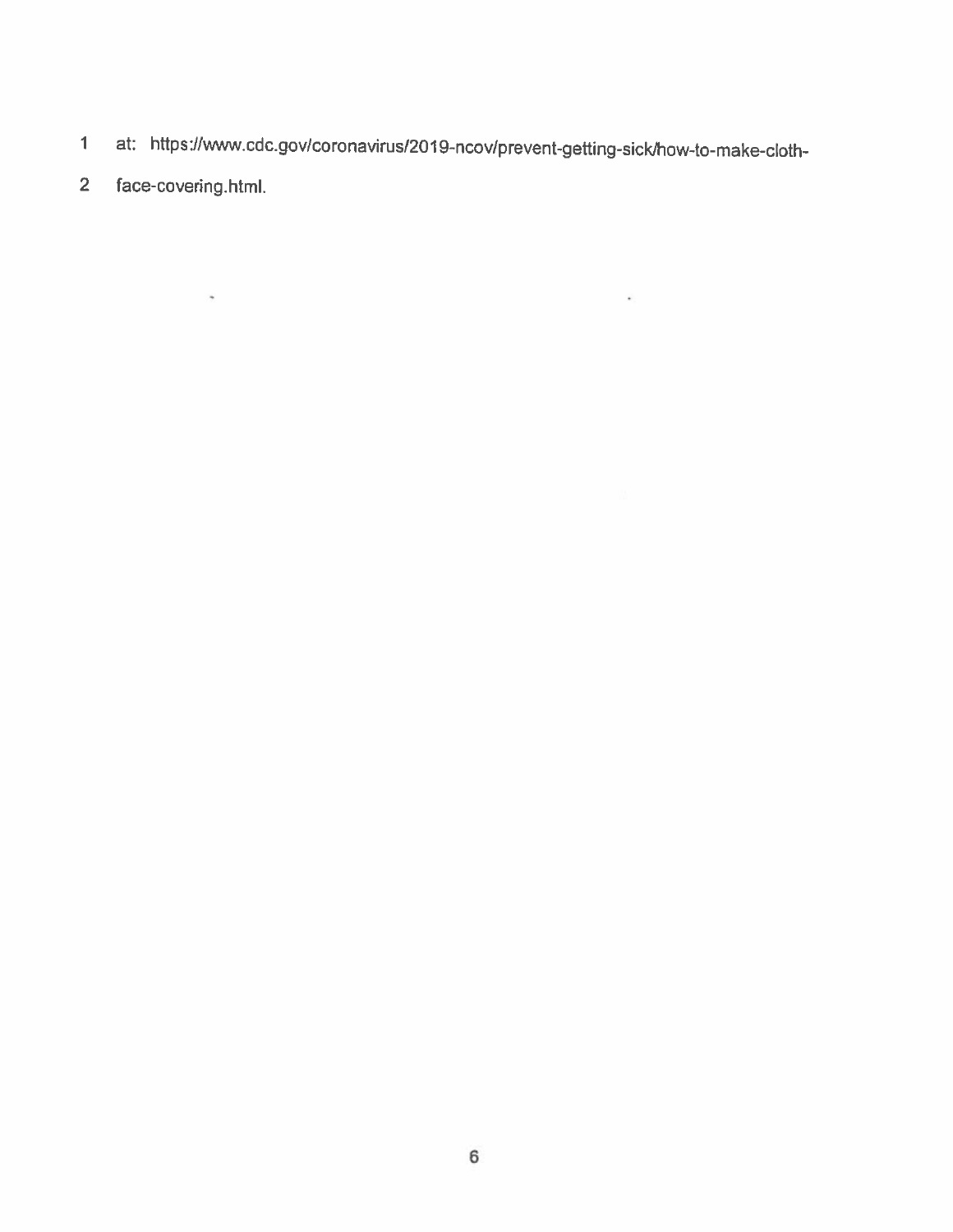902 KAR 2:190E

**REVIEWED:** 

Dr. Steven J. Stack, MD, MBA **Date** Commissioner, Department for Public Health

APPROVED:

 $-2$ ⊃

Eric C. Friedlander Date Secretary, Cabinet for Health and Family Services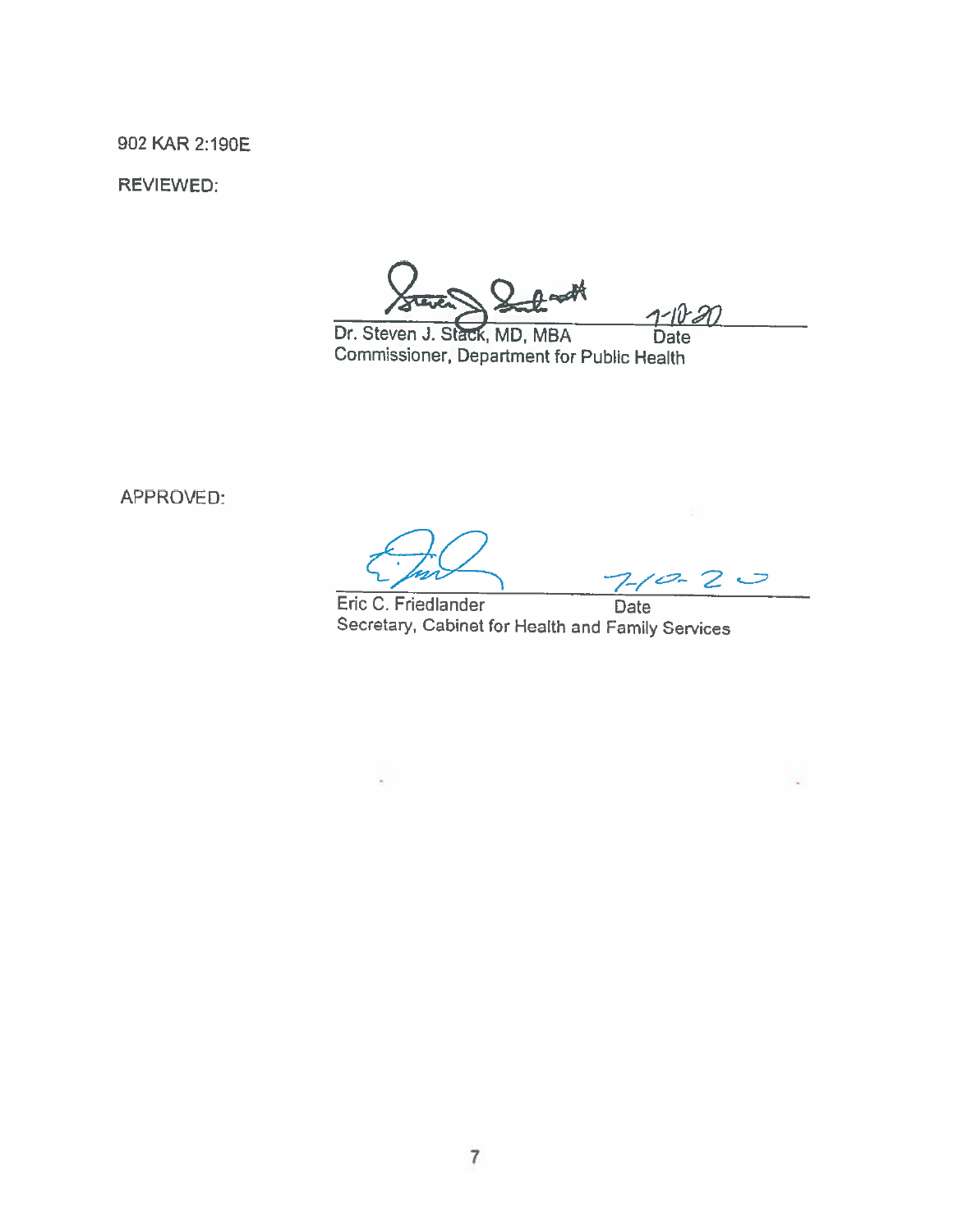# PUBLIC HEARING AND PUBLIC COMMENT PERIOD:

A public hearing on this administrative regulation shall, if requested, be held on September 28, 2020, at 9:00 a.m. in Suites A & B, Health Services Building, First Floor, 275 East Main Street, Frankfort, Kentucky, 40621. Individuals interested in attending this hearing shall notify this agency in writing by September 21, 2020, five (5) workdays prior to the hearing, of their intent to attend. If no notification of intent to attend the hearing is received by that date, the hearing may be canceled. This hearing is open to the public. Any person who attends will be given an opportunity to comment on the proposed administrative regulation. A transcript of the public hearing will not be made unless a written request for a transcript is made. If you do not wish to be heard at the public hearing, you may submit written comments on this proposed administrative regulation until September 30, 2020. Send written notification of intent to attend the public hearing or written comments on the proposed administrative regulation to the contact person. Pursuant to KRS 13A.280(8), copies of the statement of consideration and, if applicable, the amended after comments version of the administrative regulation shall be made available upon request.

CONTACT PERSON: Donna Little, Deputy Executive Director, Office of Legislative and Regulatory Affairs, 275 East Main Street 5 W-A, Frankfort, KY 40621; Phone: 502-564-6746; Fax: 502-564-7091; CHFSregs@ky.gov.

 $\ddotsc$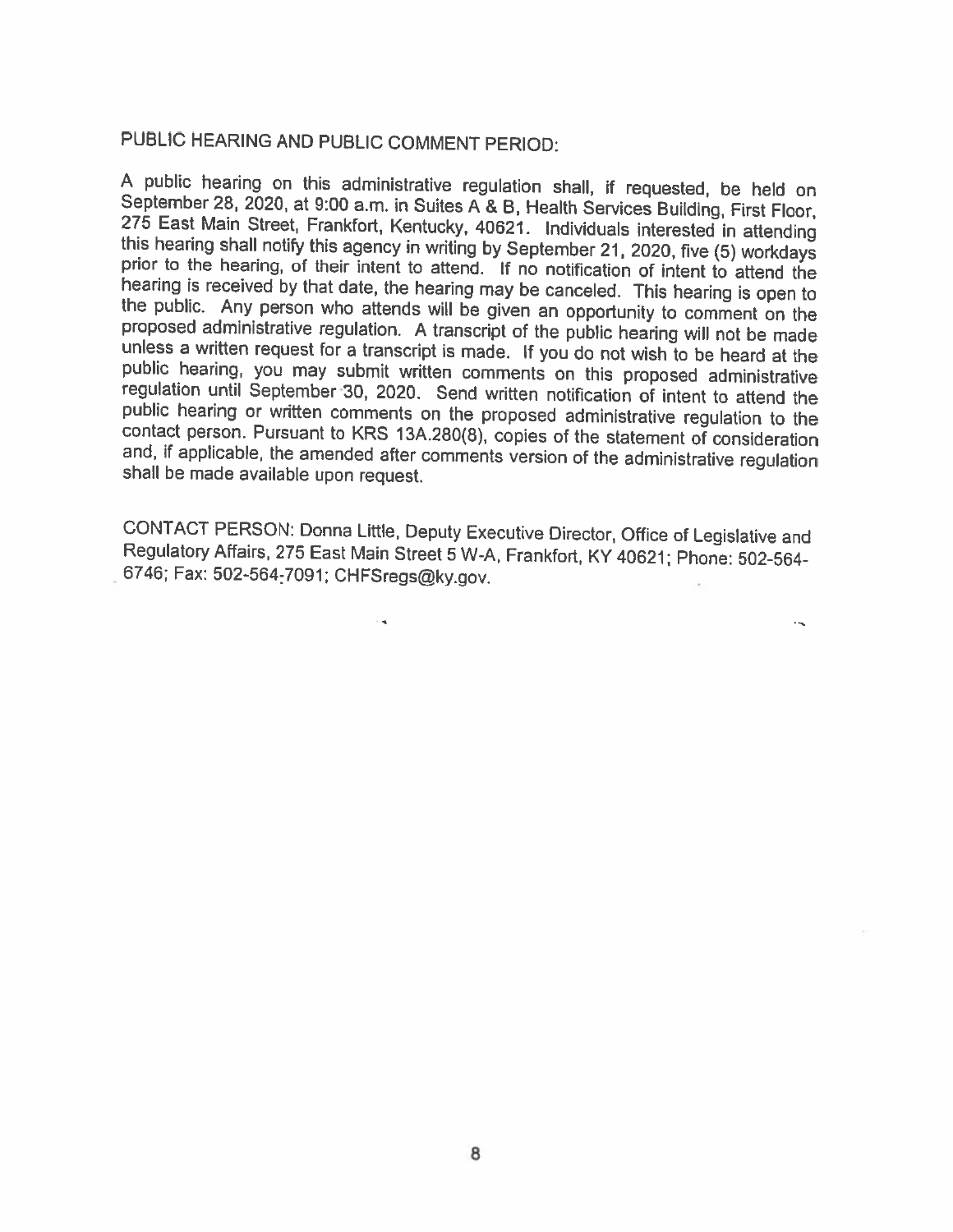## REGULATORY IMPACT ANALYSIS AND TIERING STATEMENT

Administrative Regulation: 902 KAR 2:190E Agency Contact: Julie Brooks, (502) 564-3970, julied.brooks@ky.gov or Donna Little, (502) 564-6746, CHFSregs@ky.gov

(1) Provide a brief summary of:

(a) What this administrative regulation does: This administrative regulation requires the wearing of face coverings at specific events and locations in the Commonwealth of Kentucky to prevent the spread of COVID - 19 during the declared national or state public health emergency.

(b) The necessity of this administrative regulation: This administrative regulation is necessary to ensure the health and safety of the citizens of the Commonwealth during the current national or state public health emergency.

(c) How this administrative regulation conforms to the content of the authorizing statutes: KRS 194A.050, 194A.010, KRS 194A.025, KRS 211.025 and KRS 214.020 authorize the Cabinet for Health and Family Services to take action to protect the health and welfare of the citizens of the Commonwealth and to adopt regulations and to take other action to prevent the spread of disease in the Commonwealth.

(d) How this administrative regulation currently assists or will assist in the effective administration of the statutes: This administrative regulation will prevent the spread of COVID-19 in the Commonwealth and will protect the health and welfare of the citizens of the Commonwealth during the declared national and state public health emergency.

(2) If this is an amendment to an existing administrative regulation, provide a brief summary of:

(a) How the amendment will change this existing administrative regulation: This is a new administrative regulation.

(b) The necessity of the amendment to this administrative regulation: This is a new administrative regulation.

(c) How the amendment conforms to the content of the authorizing statutes: This is a new administrative regulation.

(d) How the amendment will assist in the effective administration of the statutes: This is a new administrative regulation.

(3) List the type and number of individuals, businesses, organizations, or state and local governments affected by this administrative regulation: This is a statewide administrative regulation that could potentially affect the entire population of the Commonwealth. This administrative regulation also impacts all Kentucky businesses, organizations and governments.

(4) Provide an analysis of how the entities identified in question (3) will be impacted by either the implementation of this administrative regulation, if new, or by the change, if it is an amendment, including: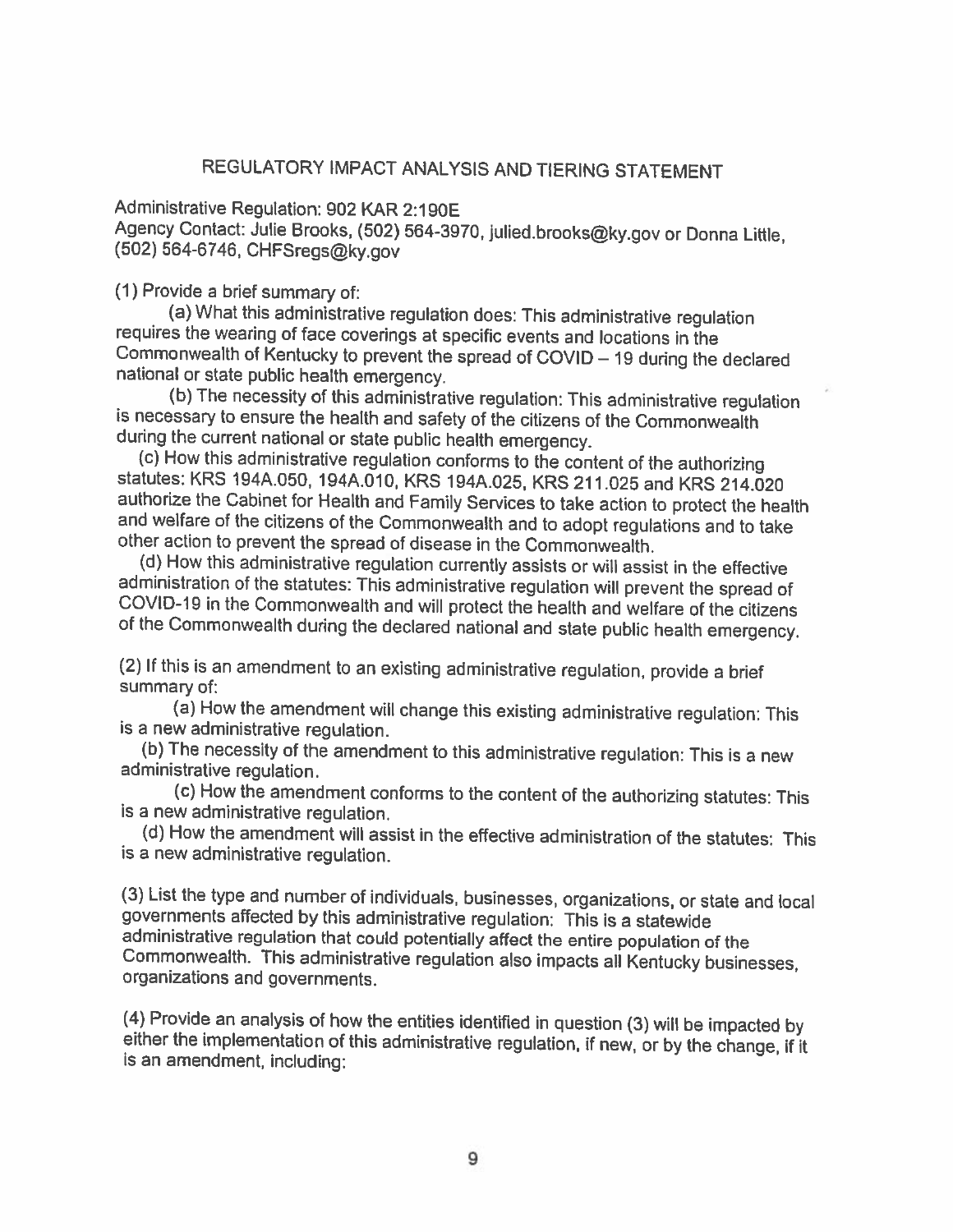(a) List the actions that each of the regulated entities identified in questions (3) will have to take to comply with this administrative regulation or amendment: Citizens of the Commonwealth will be required to wear face coverings in certain places and venues to prevent the spread of COVID-19. A business or other public-facing entity shall not permit an individual on the premises who is not wearing a face covering and who is not subject to any exemption.

(b) In complying with this administrative regulation or amendment, how much will it cost each of the identities identified in question (3): The costs of this regulation is unknown at this time.

(c) As a result of compliance, what benefits will accrue to the entities identified in question (3): As a result of compliance with this administrative regulation, the health and welfare of the citizens of the Commonwealth will be protected during the current declared national and state public health emergency. Compliance with this regulation will prevent the spread of COVID-19.

(5) Provide an estimate of how much it will cost the administrative body to implement this administrative regulation:

(a) Initially: There is no costs to implement this administrative regulation initially.

(b) On a continuing basis: There will be no ongoing costs for implementation.

(6) What is the source of the funding to be used for the implementation and enforcement of this administrative regulation: No funding will be necessary.

(7) Provide an assessment of whether an increase in fees or funding will be necessary to implement this administrative regulation, if new or by the change, if it is an amendment: An increase in fees or funding is not needed to implement this administrative regulation.

(8) State whether or not this administrative regulation established any fees or directly or indirectly increased any fees. This administrative regulation does not establish fees.

(9) TIERING: Is tiering applied? (Explain why or why not.) Tiering is applied in this administrative regulation as Section 3 of this administrative regulation establishes a number of exemptions to the general requirements in Section 2 of this administrative regulation regarding mandatory face coverings.